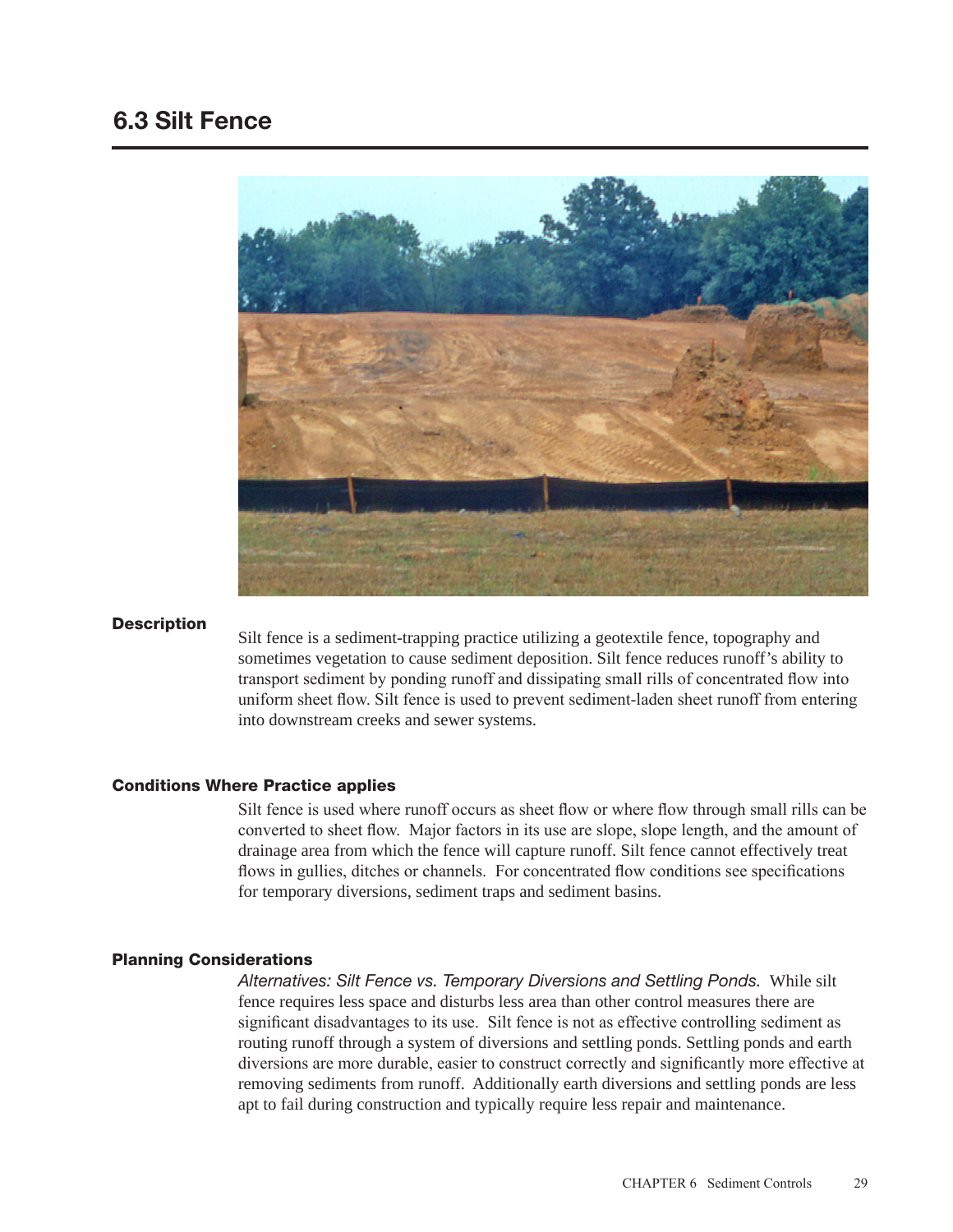Proper installation is critical. Experience from ODNR and other field testing has shown that nearly 75 percent of silt fence does not function properly due to poor installation. Proper installation consists of it being installed: (1) on the contour; (2) with sufficient geotextile material buried; (3) with the fence pulled taut and supported on the downstream side by strong posts: (4) and with the fence backfilled and compacted.

Two general methods are used to install silt fence: (1) utilizing traditional method of digging the trench, installation of the fence materials, then backfilling and compaction; or (2) a method using an implement to static slice or narrow plow while installing the geotextile in the slot opening, followed by compaction and installation of posts. The latter methods generally installs silt fence more effectively and efficiently.

Silt fence is most applicable for relatively small areas with flat topography. Silt fence should be used below areas where erosion will occur in the form of sheet and rill erosion. For moderately steep areas, the area draining to the silt fence should be no larger that one quarter acre per 100 feet of fence length, the slope length no longer than 100 feet, and the maximum drainage gradient no steeper than 50 percent (2:1). This practice should be sited so that the entire fence ponds runoff and facilitates settling of suspended solids.

## Design Criteria

Proper installation of silt fence requires utilizing the site topography. This is critical because the sediment removal process relies on ponding runoff behind the fence. As a ponding occurs behind the fence, coarser materials are allowed to settle out. Leaving a long, flat slope behind the silt fence maximizes areas for ponding (sediment deposition), and for water to disperse and flow over a much larger surface area of the silt fence. For silt fence to work effectively, runoff must be allowed to maintain sheet flow, to pond and to be released slowly. However, if silt fence is used without regard to a site's topography, it will typically concentrate runoff, increasing the likelihood of blocking and overtopping of the fence, thus reducing or eliminating its effectiveness.

*Level Contour –* For silt fence to promote deposition, it must be placed on the level contour of the land, so that flows are dissipated into uniform sheet flow that has less energy for transporting sediment. Silt fence should never concentrate runoff, which will result if it is placed up and down slopes rather than on the level contour.



Figure 6.3.1 Silt fence layout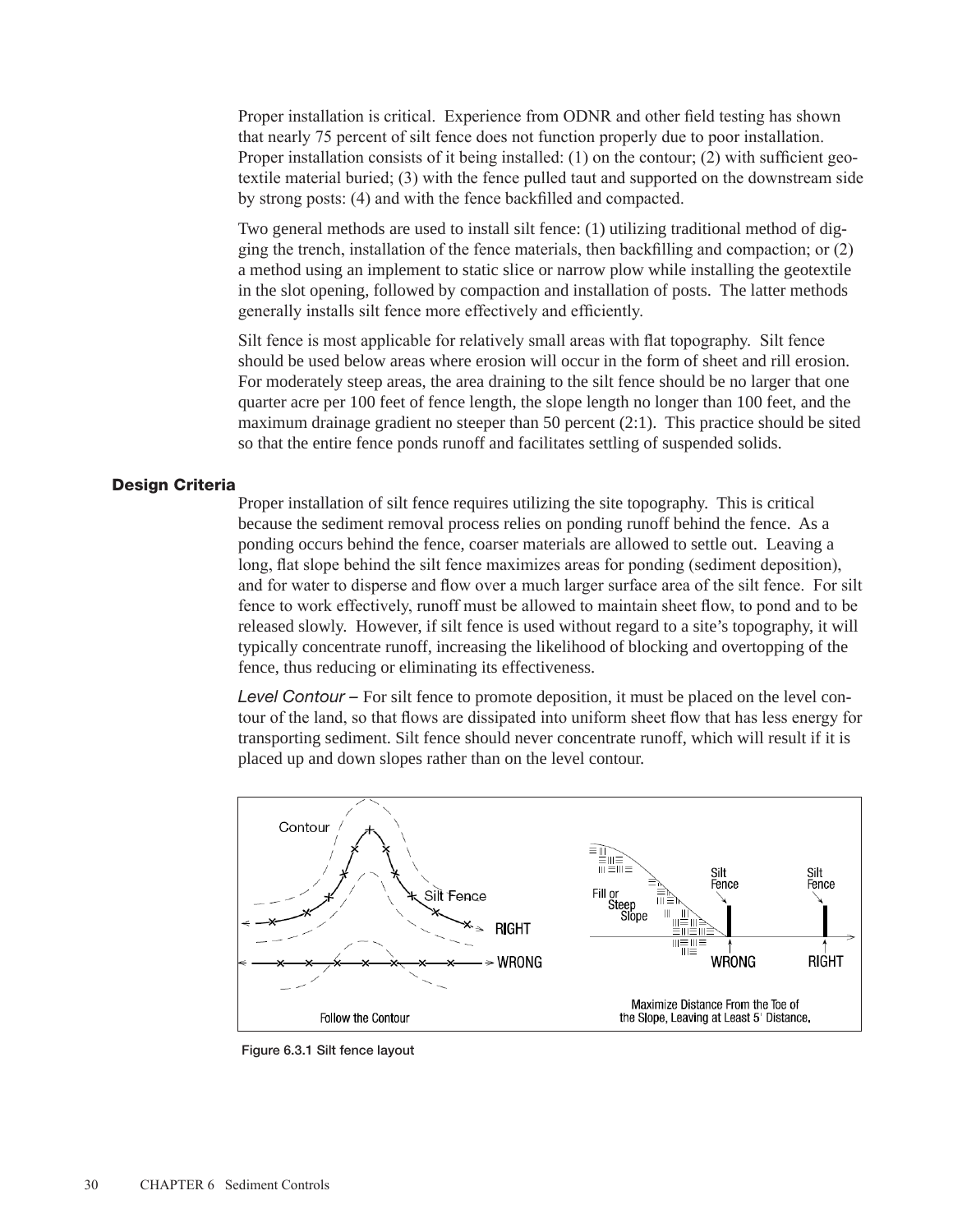*Flat Slopes –* Slope has the greatest influence on runoff's ability to transport sediment, therefore silt fence should be placed several feet away from the toe of a slope if at all possible, to encourage deposition. Silt fence generally should be placed on the flattest area available to increase the shallow ponding of runoff and maximize space available for deposited sediment.

*Flow Around Ends –* To prevent water ponded by the silt fence from flowing around the ends, each end must be constructed upslope so that the ends are at a higher elevation.

*Vegetation –* Dense vegetation also has the effect of dissipating flow energies and causing sediment deposition. Sediment-trapping efficiency will be enhanced where a dense stand of vegetation occurs for several feet both behind and in front of a silt fence.

| <b>Maximum Slope Length Above Silt Fence</b> |                   |                    |  |  |
|----------------------------------------------|-------------------|--------------------|--|--|
| Slope                                        |                   | Slope Length (ft.) |  |  |
| $0\% - 2\%$                                  | Flatter than 50:1 | 250                |  |  |
| $2\% - 10\%$                                 | $50:1 - 10:1$     | 125                |  |  |
| 10% - 20%                                    | $10:1 - 5:1$      | 100                |  |  |
| $20\% - 33\%$                                | $5:1 - 3:1$       | 75                 |  |  |
| $33\% - 50\%$                                | $3:1 - 2:1$       | 50                 |  |  |
| $> 50\%$                                     | > 2:1             | 25                 |  |  |

Table 6.3.1 Maximum area contributing area using slope length

Note: For larger drainage areas, see standards for temporary diversions, sediment traps and sediment basins.



Figure 6.3.2 Silt fence and allowable drainage area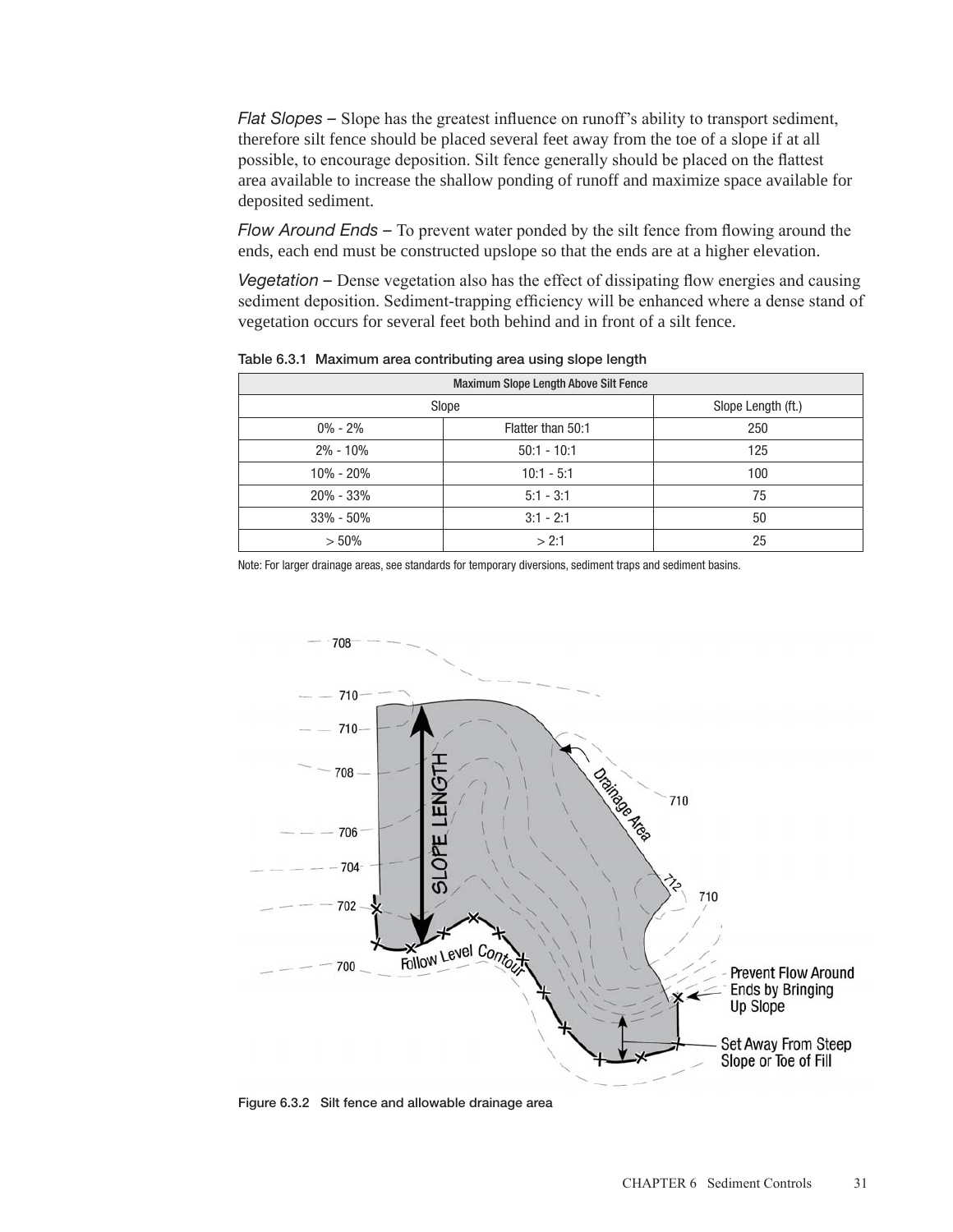*Dispersing Flow –* Proper applications of silt fence allow all the intercepted runoff to pass as diffused flow through the geotextile. Runoff should never overtop silt fence, flow around the ends, or in any other way flow as concentrated flow from the practice. If any of these failures occurs, an alternative silt fence layout, or other practices are needed.

In cases where additional support of the fabric is needed, either wire or geogrid fencing may be used as a backing on the fabric. In these instances, the reinforcing material should be attached/erected first, then the fabric installed.

#### **Materials**

Fence posts shall be a minimum length of 32 inches long, composed of nominal dimensioned 2-by-2-inch hardwood of sound quality. They shall be free of knots, splits and other visible imperfections which would weaken the posts. Steel posts may be utilized in place of wood provide the geotextile can be adequately secured to the post.

Silt fence geotextile must meet the minimum criteria shown in the table below.

| Minimum criteria for Silt Fence Fabric (ODOT, 2002) |                                |                    |  |  |
|-----------------------------------------------------|--------------------------------|--------------------|--|--|
| Minimum Tensile Strength                            | 120 lbs. (535 N)               | <b>ASTM D 4632</b> |  |  |
| Maximum Elongation at 60 lbs                        | 50%                            | <b>ASTM D 4632</b> |  |  |
| Minimum Puncture Strength                           | 50 lbs (220 N)                 | <b>ASTM D 4833</b> |  |  |
| Minimum Tear Strength                               | 40 lbs (180 N)                 | <b>ASTM D 4533</b> |  |  |
| <b>Apparent Opening Size</b>                        | $\leq$ 0.84 mm                 | <b>ASTM D 4751</b> |  |  |
| <b>Minimum Permittivity</b>                         | $1X10^{-2}$ sec. <sup>-1</sup> | <b>ASTM D 4491</b> |  |  |
| UV Exposure Strength Retention                      | 70%                            | <b>ASTM G 4355</b> |  |  |

# **Maintenance**

Silt Fence requires regular inspection and maintenance to insure its effectiveness. Silt fences must be inspected after each rainfall and at least daily during prolonged rainfall. Silt fence found damaged or improperly installed shall be replaced or repaired immediately.

Sediment deposits shall be routinely removed when they reach approximately one-half the height of the silt fence.

#### Common Problems/Concerns

The predominant problems with silt fence regard inadequate installation or location that allows runoff to concentrate, overtop the fence, flow under the fabric or around the fence ends. If this occurs one of the following shall be performed, as appropriate:

- The location and layout of the silt fence shall be changed to conform to the level contour
- The silt fence shall be reinstalled with proper burial, backfill and compaction and support
- Accumulated sediment shall be removed
- Alternative practices shall be installed.

#### **References**

Construction and Material Specifications, January 1, 2002. State of Ohio Department of Transportation, P.O. Box 899, Columbus, Ohio 43216-0899, http://www.dot.state.oh.us/ construction/OCA/Specs/2002CMS/Specbook2002/Specbook2002.htm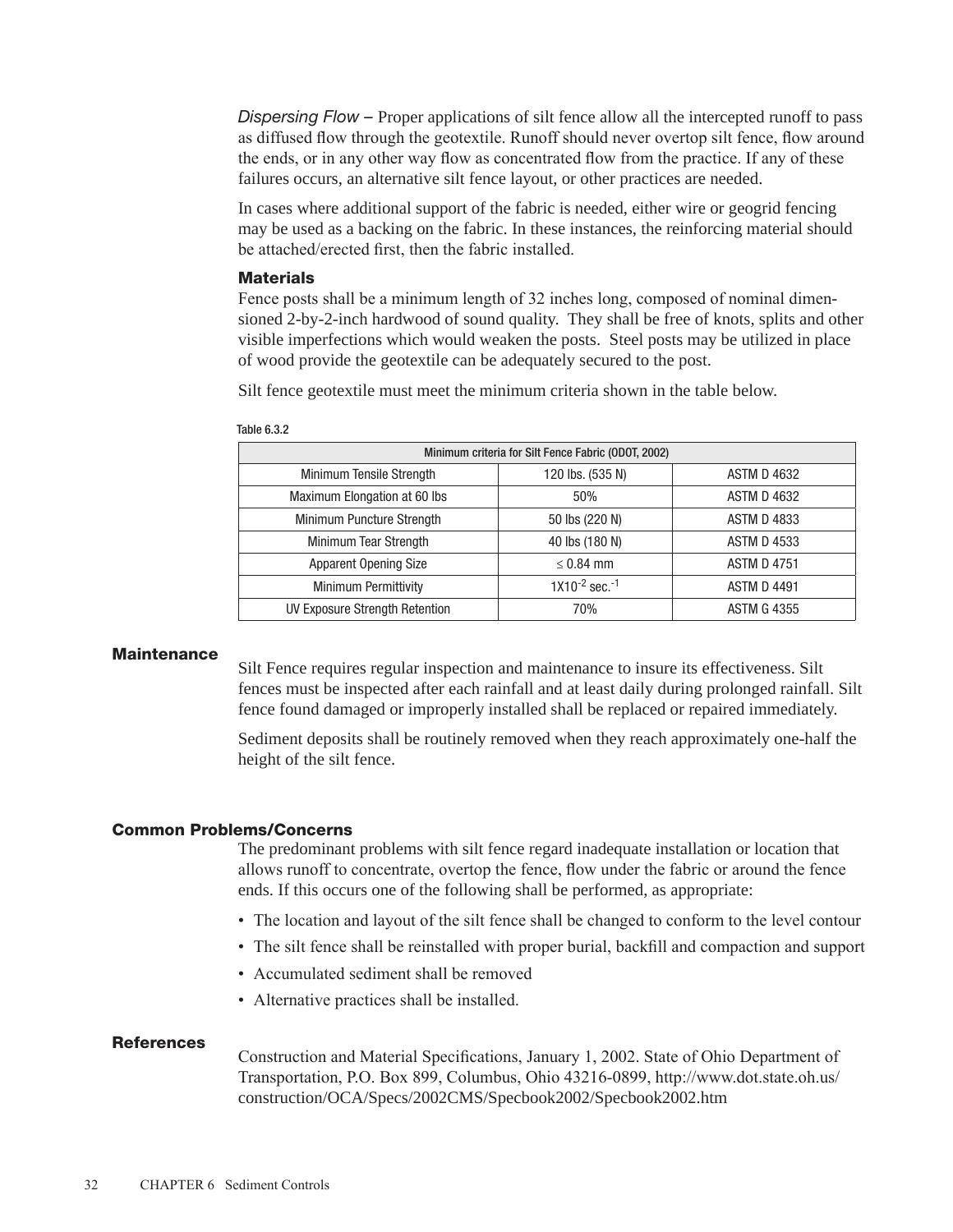